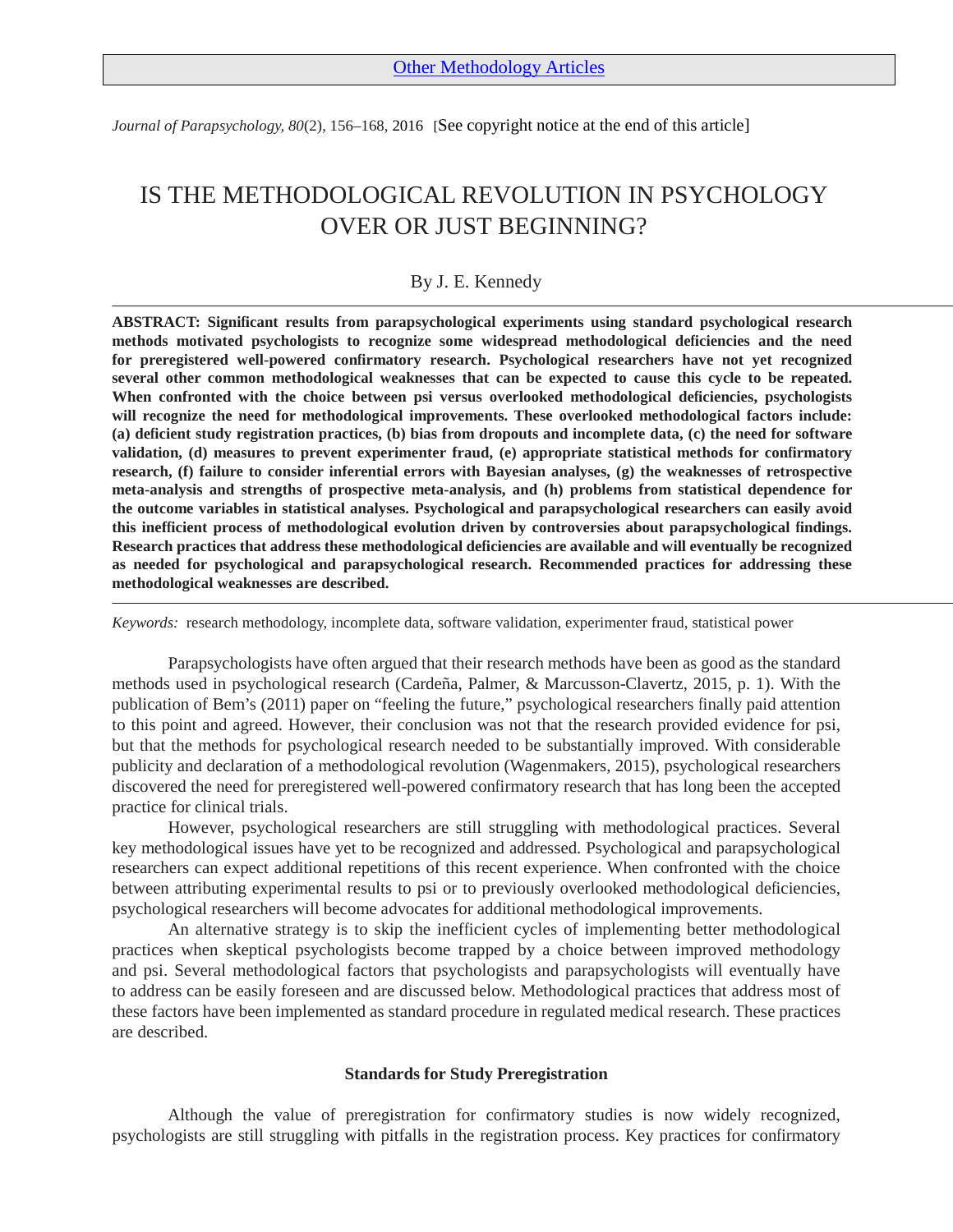study registration include that: (a) the registry specifies requirements for the registration information, (b) all key methodological decisions that could affect the study outcome are registered, (c) each registration is independently reviewed for consistency and completeness, (d) the study registration is made irreversibly public before data collection begins, and (e) the registrations can be easily found and accessed when searching for studies on certain topics (Watt & Kennedy, 2015, also see the comments for that online article). The KPU Study Registry (2012) implements all of these practices, but, as yet, study registries for general use by psychologists do not incorporate all of these practices. Parapsychologists who use nonoptimal study registration can expect to have their findings eventually challenged when psychologists recognize the weaknesses of their registration practices.

## **Dropouts and Incomplete Data**

Dropouts and incomplete data can introduce bias into experimental results but are often given little or no attention by researchers. Participants who are doing poorly in an experiment may tend not to complete the experiment or tend to make invalid responses. In general, dropouts and other types of incomplete data cannot be assumed to be independent of the experimental intervention and procedures—and therefore are confounding factors that can potentially cause bias. In addition, ad hoc retrospective decisions about handling incomplete data can create bias. The possibility that an ostensible finding is entirely or partially due to bias from incomplete data needs to be addressed.

In clinical trials the "intent-to-treat" (or "intention-to-treat") principle requires that every participant who was randomized is included in the primary analysis, whether or not the participant complied with the protocol (U.S. Food and Drug Administration, 1998; Gupta, 2011). Intent-to-treat is a fundamental principle guiding study conduct and analysis and is generally considered necessary to avoid bias. If the inclusion or exclusion of incomplete data alters whether the study outcome is significant, the incomplete data compromise the study and the results are unconvincing.

A secondary "per-protocol" analysis is often also done and includes only participants who substantially complied with the protocol. The per-protocol analysis may provide a better estimate of the effect size for participants who comply with instructions, but the analysis can also be severely biased if, for example, those with poor outcomes tend to drop out or tend to provide incomplete data.

Psychological and parapsychological researchers often discard incomplete data without fully considering the potential for bias. In effect, a per-protocol analysis is used as the primary analysis rather than an intent-to-treat analysis. This practice can promote bias in favor of large effects. Any experiment in which the participants receive real-time direct or indirect feedback that gives an indication of their performance is potentially subject to biased data-selection due to incomplete data. This is one example of the larger problem of confounding due to incomplete data.

A general principle is that the exclusion of any data for participants who began an experiment introduces potential for bias that must be carefully evaluated. This includes data removed as outliers. The handling of incomplete data frequently involves tradeoffs between potential biases that underestimate (intent-to-treat) or overestimate (per-protocol) the effect being investigated.

The intent-to-treat strategy is conservative and is generally optimal practice for providing evidence that an effect occurs. For nonmedical research, this principle might be called *intent-toparticipate* and would be triggered when a participant has been randomly assigned to a group or has provided initial data for the effect being investigated. At a minimum, any excluded data should be analyzed and reported to evaluate possible bias. However, the key question is not whether the results for the excluded and included data are different, but whether the overall result is significant if the excluded data are included—which is the question answered by the intent-to-treat or intent-to-participate analysis. For missing data, sensitivity analysis exploring various unfavorable assumptions about the missing data should be conducted to evaluate possible bias. Useful guidance on these points can be found in U.S. Food and Drug Administration (1998). For confirmatory research the handling of incomplete data should be specified in the study preregistration and carefully explained in the study report.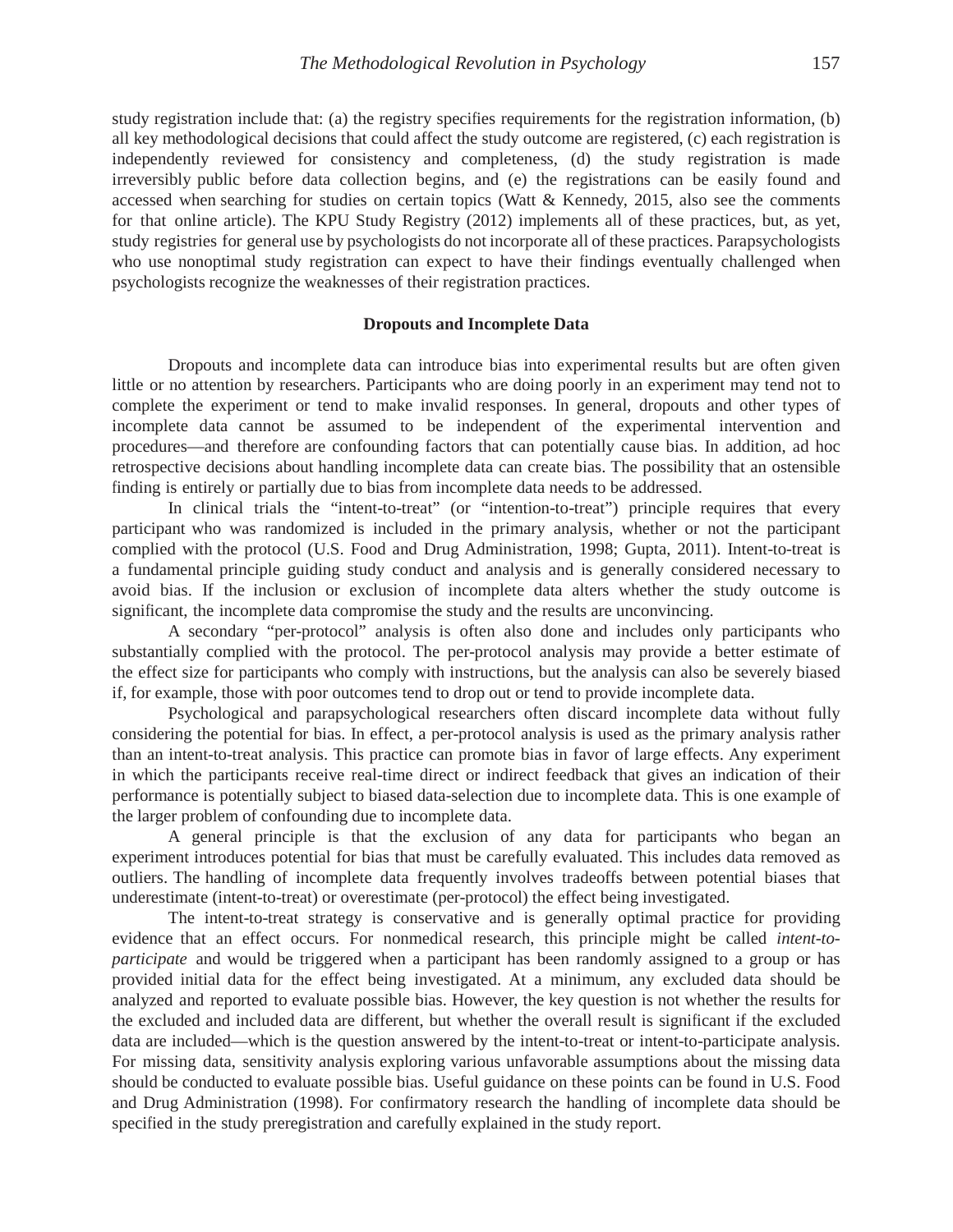### **Software Validation**

Documented software validation is essential for confidence in research results. This principle is well established for regulated medical research (U.S. Food and Drug Administration, 2002, 2003) but has not yet become widely recognized for psychological and parapsychological research. Psychological researchers recognize the need to empirically evaluate the validity of questionnaires and other measurement instruments but have been slower to recognize the need to empirically evaluate the validity of other aspects of research methodology, such as software.

Software validation involves testing and documenting that the software reliably and accurately fulfills its purpose. Theoretical discussions of software validation can be highly technical and filled with jargon. However, a practical, common-sense approach is more realistic in practice.

Validation of the software used for data processing and analysis is straightforward. Another researcher develops and/or applies independent programs that duplicate the analyses.

Validation of the software used to conduct an automated experiment and to collect the raw data is more challenging.Verification that the software functions properlymust be based on tests of the experimental procedure rather than on independent programming. Watt and Brady (2002) described a software oversight that produced artificial positive results in a psi experiment. Such oversights and errors can easily occur with automated research—but can be avoided with basic, established principles for software validation. In the absence of software validation, the possibility of artifacts due to programming errors and oversights is a legitimate concern.

End-user testing is the final and most important step for validating software. This step is performed by a user or tester who did not do programming for the study. End-user testing verifies that the software operates as intended for the specific environment that will be used in the experiment. This includes the specific version of the experimental software, the specific settings and options for the software, the specific computer operating system (including updates), the processor type and speed, storage devices, other devices attached to the computer, and other software that may be running in the background. Verification that the software functions properly in the experimental environment is particularly important if timing for the stimuli or responses has a significant role in the experiment.

Competent initial end-user testing often discovers problems that the software developer(s) did not anticipate. The key questions for validation of software for automated experiments are:

- 1. Does the software accurately and reliably present the stimuli and/or feedback for the experiment?
- 2. Does the software properly generate the random elements in the experiment?
- 3. Does the software accurately and reliably record the human inputs and the conditions generated by the software?
- 4. Does the software properly handle unexpected, inappropriate inputs?
- 5. Does the software have these properties for all computers that will be used in the experiment?

Software validation is based on documented empirical evidence that these questions are answered affirmatively, rather than relying on optimistic assumptions that the software and hardware operate ideally. A review of the programming source code by a knowledgeable person is usually valuable but does not replace the need for this empirical validation testing. The final version of the software that is used in an experiment, not just the programming language or system for developing the experimental software, needs to be validated.

End-user testing should detect intentional programming errors (fraud) as well as unintentional errors.The optimal practice isfor the person who developed the software to not have accessto the computers used for collecting data, and reciprocally, for the experimenters collecting data to not have access to the source code for the experimental software.

Methods and steps that may be useful for developing a plan for end-user testing are described in the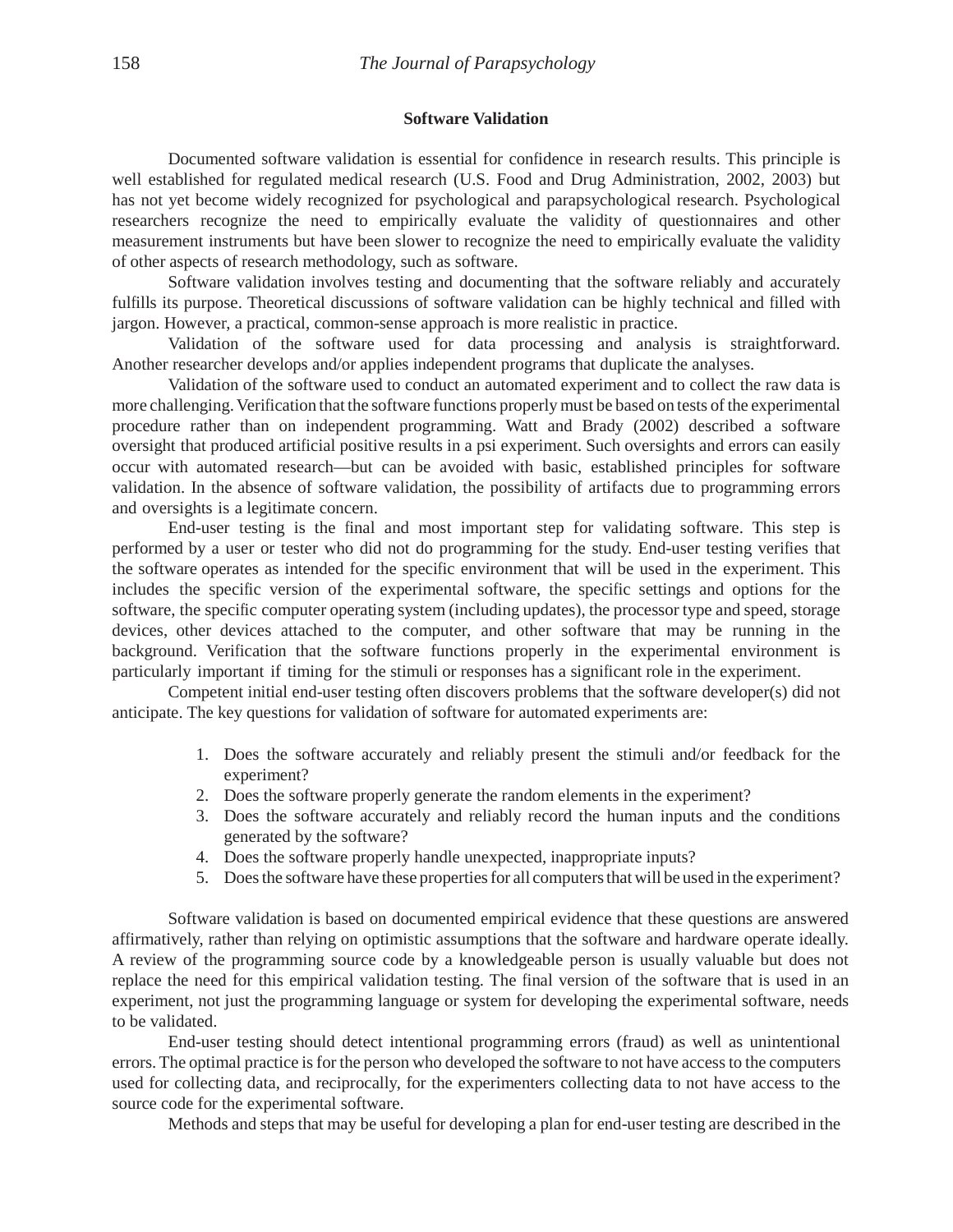Appendix. These steps focus on testing the software used to conduct parapsychological and psychological experiments.

The development of scripts and datasets that generate known inputs and outputs is a common practice in validated software environments. The validation package is run when the software is initially installed on a computer and when changes are made, such as modification of the experimental software, changes or updates to the operating system, or changes to software that runs in the background. The validation package can also be run periodically to verify that the operation of the software has not been altered by factors unrecognized by the experimenters. These validation packages typically include automated comparison of the observed and expected output, and they provide a report of the validation results that is kept as part of the research records. Automated validation packages typically require significant effort to develop, but relatively little subsequent effort to apply.

Psychological researchers can be expected to recognize the need for software validation after some widely publicized cases of research retraction due to invalid software and/or after parapsychological findings force recognition of the possibility of unintentional or intentional programming errors.

#### **Experimenter Fraud**

If measures to prevent and to detect experimenter fraud are not implemented in research, fraud will often be easy and tempting with little possibility of detection. Typical research procedures in psychology and parapsychology do not include measures to prevent and to detect experimenter fraud. Stroebe, Postmes, and Spears (2012) noted that detected cases of fraud are likely the tip of an iceberg of mostly undetected fraud. In the absence of measures to prevent and to detect experimenter fraud, meaningful conclusions about the rate of occurrence of fraud are simply impossible (Kennedy, 2016c). The uncertainty about undetected fraud compromises confidence in research findings and is increasingly recognized as unacceptable. However, practical, effective measures to address experimenter fraud have not yet been widely recognized by psychological researchers.

Independent replication and peer review have not been effective at detecting and deterring experimenter fraud (Kennedy, 2014b, 2016c; Stroebe et al., 2012). The primary symptom of fraud is inconsistent results among experimenters, but such differences are virtually never attributed to fraud. Inconsistent experimental results in psychology and in parapsychology are typically attributed to differences in experimental procedures and subject populations. These alternative explanations could be true and prevent independent replication from being useful for detecting and deterring experimenter fraud. Differences among experimenters have been prominent throughout experimental parapsychological research and bring into focus the need to routinely use research methods that prevent fraud (Kennedy, 2014b, 2016c).

Experimenter fraud typically has been by an individual experimenter who had opportunity to manipulate or fabricate data with little chance of detection. I am not aware of any cases of fraud that involved collusion among experimenters in academic or nonprofit settings.

Experimental procedures that make undetected data changes or fabrications difficult for one experimenter were a methodological standard in my experience working in regulated medical research (Kennedy, 2014b; 2016c). This standard has also been recommended for parapsychology (Akers, 1984; Dalton et al., 1996; Kennedy, 2014b, 2016c; Rhine, 1974, 1975). The goal is to make undetected experimenter fraud difficult rather than easy and tempting. Procedures that involve duplicate records and experimenters checking each other are relatively easy to implement once these become standard practices for research.

One basic strategy is to send a duplicate copy of each component of the data to a secure location as early as possible in the data collection process. This should be done before an experimenter has unblinded information that could allow the experimenter to bias the results. E-mailing or uploading a copy to a distant person or website that serves as a secure data repository is good practice given modern technology. The optimal procedures will assure that a person is never alone with access to data that could allow biased manipulation without detection. For example, if an experimenter obtains the random number for the target for a trial from an online source, a second experimenter can observe the generation of the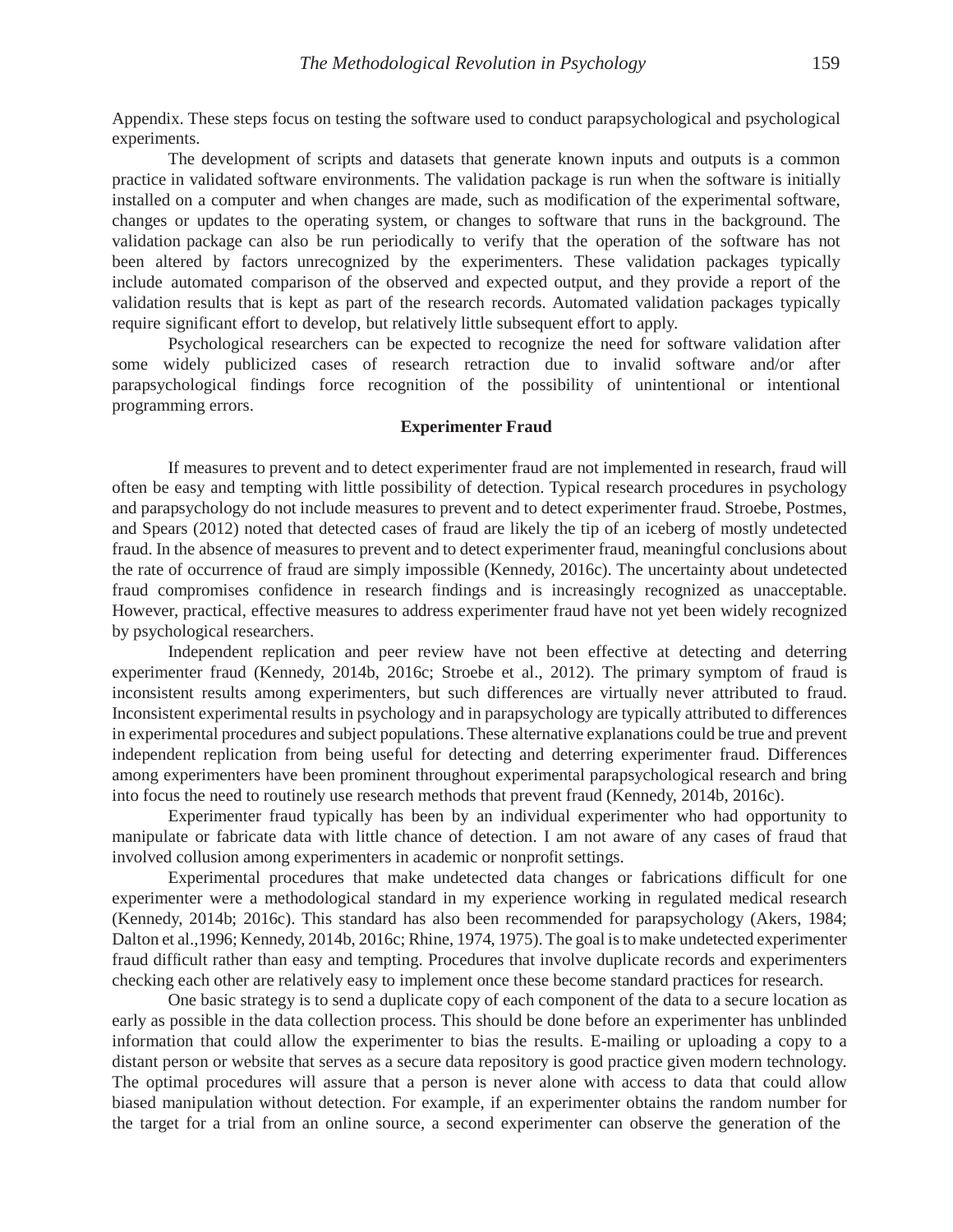target, the transmission of the target to the data repository, and the entry or recording of the target into the experimental database.

Automated experiments are not immune from experimenter fraud. A person with knowledge of programming for the software used to conduct the experiment could create a fraudulent version of the software that would be used covertly during the experiment. A version without the fraudulent programming would be used for control runs and for software validation. Or, the software could detect whether a run is an experimental or control run and have fraudulent bias apply only during experimental runs. Alternatively, the data file created by the experimental software could be modified by a separate program or by direct editing.

As noted above, the optimal practice is for the person who developed the software to not be involved with data collection and to not have access to the computer(s) used to conduct the experiments. The end user experimenters who collect the data should validate the software as described above to assure that the software operates as expected in the actual experimental environment. These experimenters should not have access to the source code for the software. If software is transferred from one experimenter group to another, the software should be validated on the computer(s) for the receiving experimenter group. The source code may also be transferred and reviewed, but here too, the experimenters managing the software and the experimenters collecting data should be different and have restricted access to the other functions. In addition, when possible, the automated software should send a copy of the data to a data repository before the output file could be modified. A duplicate archival copy of the software should also be kept at the repository and ideally a process implemented to verify that the software used for experiments was not modified from the original archival copy. Technical innovations for assuring the integrity of experimental software may be developed.

Making the raw data available to others for independent analyses is also a useful, but secondary, strategy for deterring and detecting fraud (Kennedy, 2014b, 2016c; Stroebe et al., 2012). Accusations of fraud based on post hoc analyses will too often be irresolvable given the intrinsic limitations of post hoc analyses. Stroebe et al. (2012) pointed out that such accusations will sometimes be incorrect due to the probabilistic nature of the analyses. In addition, data can be fabricated or altered in a way that does not leave convincing signs of fraud. Making the data available to others does not eliminate the need for procedures that prevent fraud.

### **Statistical Methods for Confirmatory Research**

The criteria for determining whether a replication study is successful have received much attention recently as the need for preregistered, confirmatory research has come into focus (Lakens, 2016; Open Science Collaboration, 2015; Simonsohn, 2015a, 2016). Typically, one or two confirmatory studies have been done and must be compared with previous studies that had more questionable methodology.

In recent decades psychological researchers have excessively focused on *p* values without adequate consideration of effect size, statistical power, and the distinction between exploratory and confirmatory research. One of the most widely discussed reactions to this excess is Cumming's (2014) "new statistics," which focuses on estimating effect sizes and advocates abandoning hypothesis tests and associated "dichotomous thinking."

Good confirmatory research, like good science in general, is based on making and testing specific predictions. Exploratory research focuses on estimating effect sizes without specific predictions. Cumming's new statistics attempts to set exploratory research methods as the standard for scientific evidence and avoids the dichotomous thinking associated with testing predictions. That is a major retreat from the basic principles of good science. Researchers who apply Cumming's recommendations will tend to interpret experimental outcomes that can easily occur by chance as evidence for an effect and will explicitly avoid confronting the possibility that the effect being investigated may not be valid. The limitations of the new statistics are increasingly recognized (Kennedy, 2016b; Lakens, 2016; Morey, Rouder, Verhagen, & Wagenmakers, 2014; Savalei & Dunn, 2015).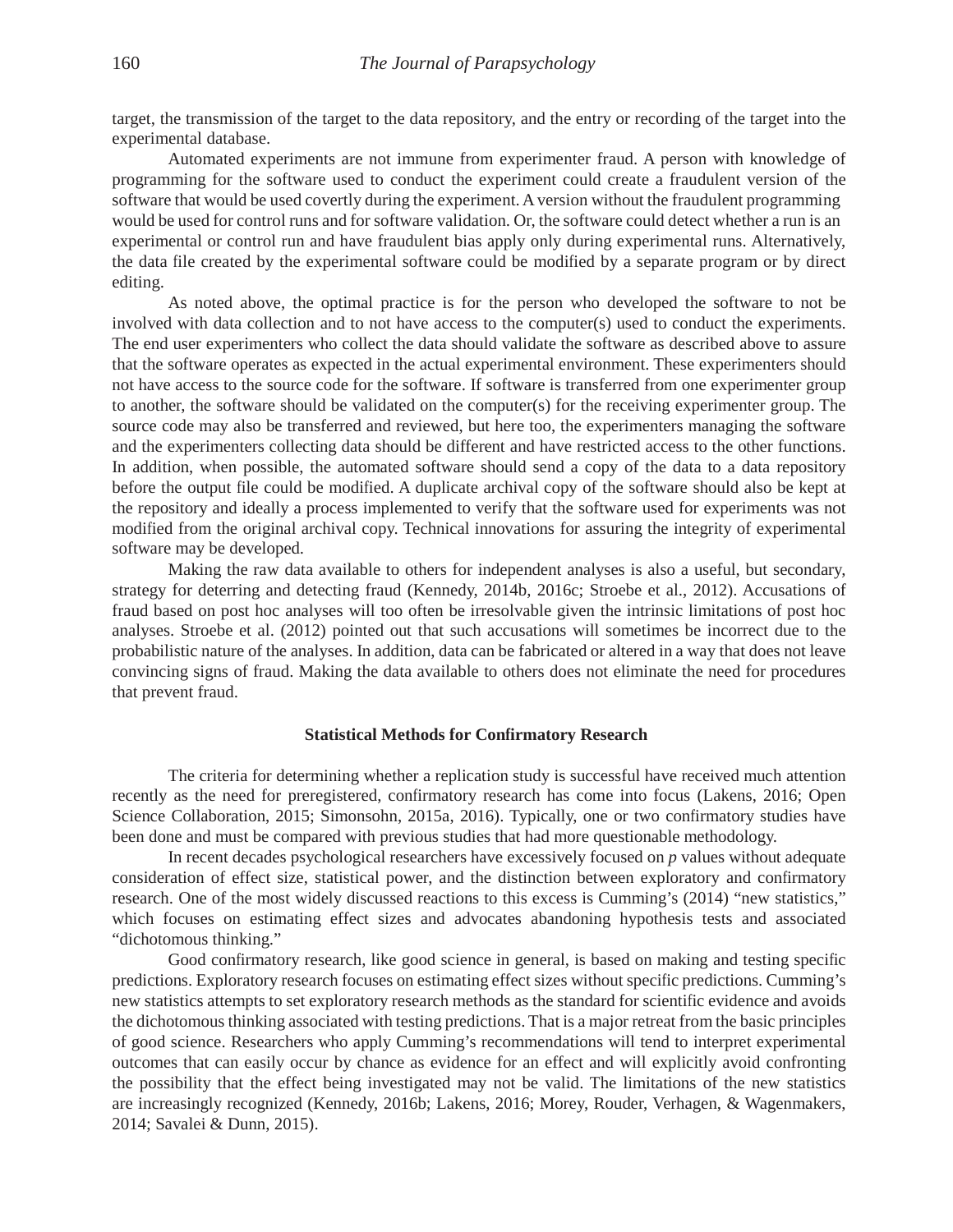Researchers conducting preregistered well-powered hypothesis tests evaluate specific predictions that provide the most convincing evidence that the researchers actually understand and control the effects being investigated. With the new statistics, psychologists have shifted from an excessive, misleading focus on *p* values to an excessive, misleading focus on effect sizes.

The basic challenge for evaluating confirmatory research is that *p* value, effect size, and statistical power must all be considered. No one parameter alone adequately conveys the full outcome. Although statistical power has been generally ignored by psychologists for decades, it is the heart of classical analysis and is a key component of the statistical validity of a hypothesis test (discussed below, also see Kennedy, 2016b). As Cohen (1990, p. 1310) commented, "failure to subject your research plans to power analysis is simply irrational." The statistical principles for regulated medical research clearly describe the importance of hypothesis tests, power, effect size estimates, and the distinction between confirmatory and exploratory research (U.S. Food and Drug Administration, 1998). These principles are useful guidance for anyone conducting experiments analyzed with statistics. Software such as the free program G\*Power (Faul, Erdfelder, Lang, & Buchner, 2014) makes power analysis much easier than in the past.

One of the simplest and most informative presentations is the power curve or operating characteristics for a hypothesis test. This is a graph or table that shows the power of the test for different values of true effect size given the sample size in the study. This shows which effect sizes have low power as well as which have high power. For confirmatory research, the operating characteristics should be determined when the study is being planned.

As more experience is gained with power analysis, I expect that a statistical power of at least .90 (.95 when possible) will become the standard in situations when few confirmatory studies are expected, and in other cases when researchers want to use optimal methodology. A power of .80 may be appropriate when several or many confirmatory studies are expected and overall conclusions will be based on the results of multiple studies. The criterion for a successful confirmation will be a significant result in a study with a power of .80 or higher.

Properly designed confirmatory studies can provide evidence that the hypothesis of interest is false as well as true (Watt & Kennedy, 2015). If a study with a power of .90 or higher or multiple studies with a power of .80 fail to produce significant results, that outcome can be interpreted as evidence that the experimental hypothesis is false for the effect size used in the power analysis. The interpretation of nonsignificant results from studies with lower power or uncertain power is ambiguous because the results could be due to low power rather than to the experimental hypothesis being false.

A quantitative value for power is needed to provide evidence that an experimental hypothesis is false in the same way that a *p* value is needed to provide evidence that an experimental hypothesis is true. Without power analysis, a study cannot provide evidence that a hypothesis or prediction is false.

The effect size used in a power analysis when designing a study is a prediction about what will happen in the study. For a study with high power, a nonsignificant result provides evidence that the predicted effect size specified in the power analysis is false. A nonsignificant result does not provide direct evidence that the null hypothesis is true because a small, nonzero effect size could be true. The null hypothesis is basically irrelevant other than for developing a test for the effect predicted in the power analysis.

Researchers who abuse hypothesis tests focus on the null hypothesis and ignore statistical power. This prevents evidence that the experimental hypothesis is false and avoids the confirmatory question of whether the researchers can make reliable predictions about the effect being investigated. Most criticisms of hypothesis testing are actually criticisms of this abuse and are not applicable to proper applications of hypothesis tests with power analysis.

If a minimum effect size of interest cannot be reasonably specified for power analysis, the research is exploratory and the experimenters do not have the degree of understanding and control of the phenomenon that is needed for convincing evidence. Similarly, research is exploratory if the researchers ignore power analysis, as was common in the past in psychology and parapsychology. Exploratory research is typically the creative step that is the starting point for a line of research, whereas confirmatory research provides the convincing evidence that makes science valid and self-correcting.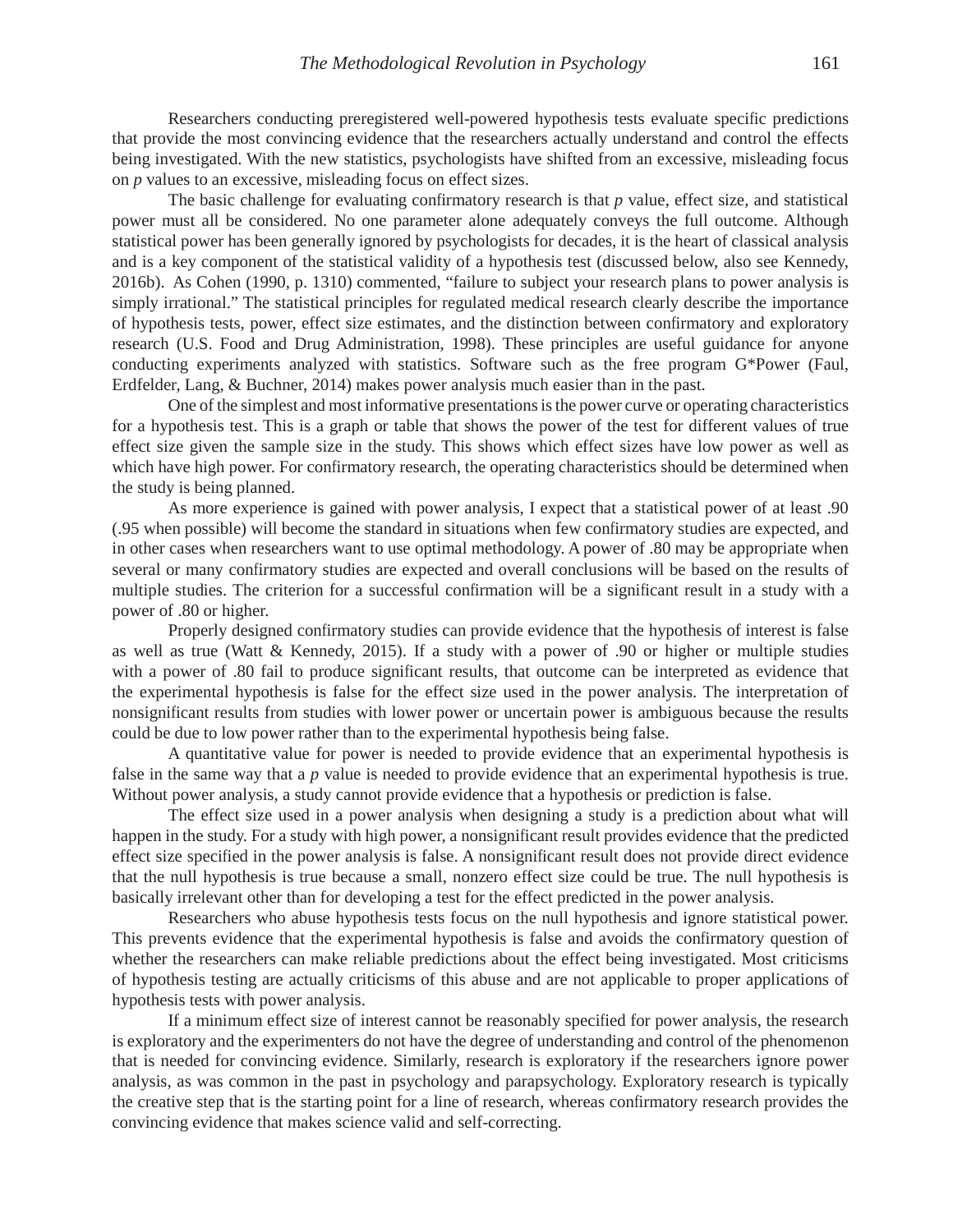If the power analysis and sample size for a confirmatory study are based on previous research, the uncertainty in the effect size estimates should be considered. As indicated by a confidence interval, the mean effect size from previous research can be assumed to have a 50% chance of overestimating the true effect size. The planned sample size should generally be based on an effect size on the low side of the confidence interval for the effects in the previous studies—such as the lower end of the 80% or 60% twosided confidence interval (90% or 80% one-sided confidence interval). Allowance should also be made if the previous studies were exploratory and likely subject to bias.

Alternatively, the power analysis and sample size can be based on a theoretically meaningful effect size rather than on previous studies. For me an effect equivalent to a correlation of .14 or less (accounting for less than 2% of the variance) is basically meaningless in the social sciences except in the rare case that the effect has major health or economic implications. For many lines of research, an effect equivalent to a correlation of less than .2 (accounting for less than 4% of the variance) is inconsequential.

As discussed in Kennedy (2016a), studies with extremely high power (typically greater than .95) can give counterintuitive results if the *p* value for the outcome is significant but also is greater than one minus the power. This very rare situation is often pointed out by critics of classical hypothesis testing. The optimal practice in most cases with extremely high power is to set the alpha (significance) level for the study to be equal to one minus the power. Other options are discussed in Kennedy (2016a).

Multicenter studies can provide adequate power and optimal scientific evidence without placing a great burden on one research center. This is particularly important for parapsychological researchers who believe that prolonged testing by one experimenter group can cause the loss of the experimenter motivation and enthusiasm that is needed for successful psi results. Videos and other automated processes for interactions with participants can also alleviate concerns about declining experimenter motivation. The fact that such concerns raise serious questions about whether an ostensible psi effect is produced by the participants or by the experimenter is beyond the scope of the present paper.

#### **Bayesian Analysis**

Bayesian methods are becoming increasingly popular in psychology, but they are at a relatively early (honeymoon) stage of development. Bayesian methods currently have substantial uncertainties and potential pitfalls. These limitations will become widely recognized as experience is gained with these methods and as standards are developed (Kennedy, 2014a). One of the more prominent examples is that the common methods for Bayesian hypothesis tests have extreme sensitivity to the choice of a prior probability distribution (Kruschke, 2015, pp. 292–295, 346–348) and tend to be biased in favor of the null hypothesis, particularly for small effects and for diffuse prior probability distributions (Kennedy, 2015; Simonsohn, 2015b).

The development of operating characteristics for a statistical test as described above are needed for Bayesian hypothesis tests as well as for classical hypothesis tests (Kennedy, 2014a, 2015). The operating characteristics answer the fundamental question: If the true effect size is a certain value, what is the probability that the planned analysis will give the correct inference? These evaluations quantify the expected rates of inferential errors for a planned analysis and reveal unrecognized biases.

The evaluation of inferential errors establishes the statistical validity of a planned analysis. Statistical analysis is another component of research methodology that needs the validity of the planned methods to be evaluated and documented. Operating characteristics are expected when Bayesian hypothesis tests are used for regulated medical research (U.S. Food and Drug Administration, 2010).

Bayesian analysts who do not evaluate the expected rates of inferential errors for the predicted effect are continuing the statistical negligence that was common in the past among psychological researchers who applied classical statistics and similarly ignored power analysis. Psychological researchers have not yet widely recognized the need for these evaluations but are slowly moving in that direction. I expect that the debates about whether Bayesian or classical statistical methods are better will dissipate substantially when the statistical validity of the methods is quantitatively evaluated. In practice, rates of expected inferential errors are more important than philosophical ideas about the nature of probability.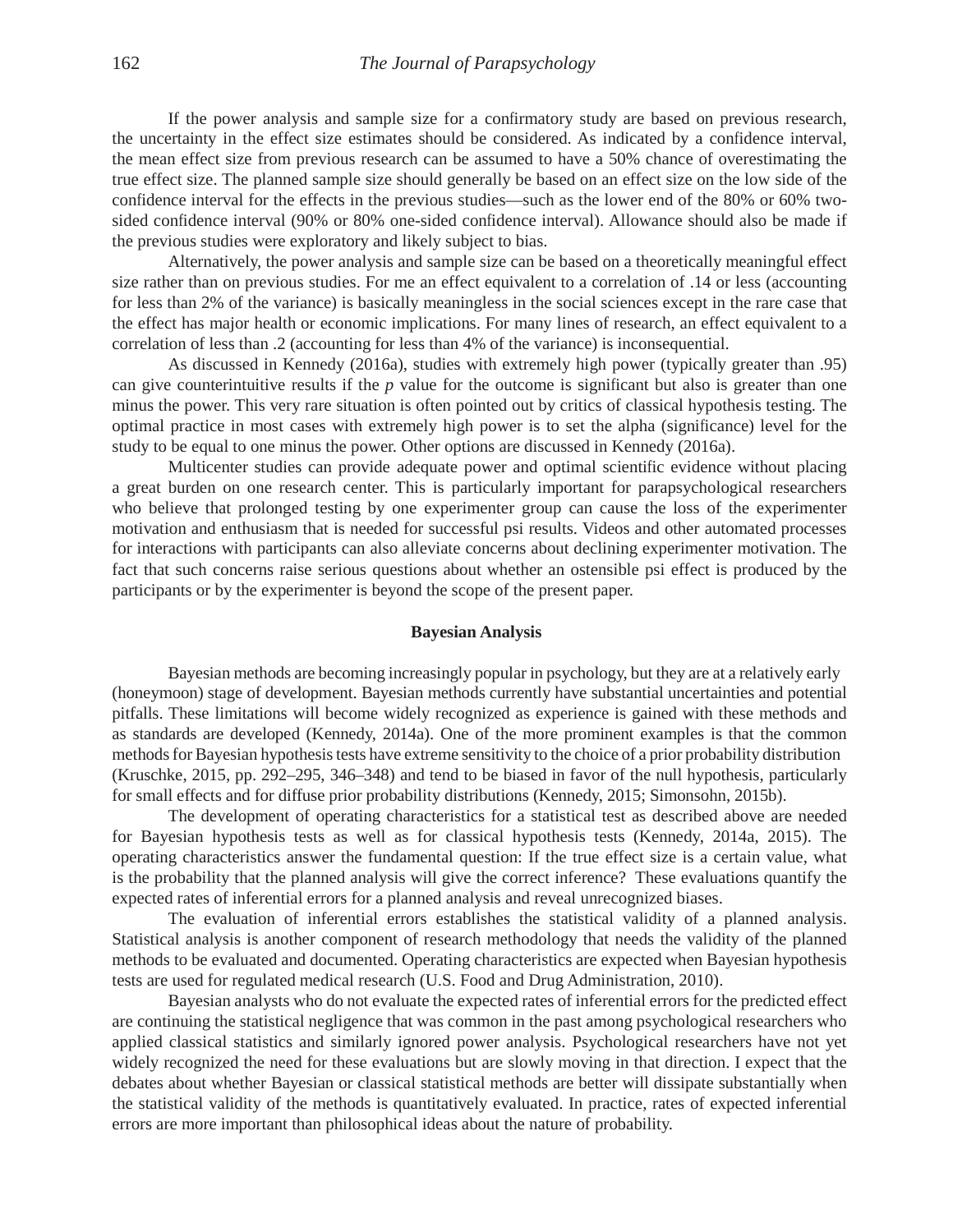#### **Meta-Analysis**

As discussed above, the appropriate standard for experimental evidence is that 80% or more of well-powered confirmatory studies produce significant results—which will usually make the occurrence of an effect obvious without a need for meta-analysis. Meta-analyses are most useful when adequately powered individual studies are not feasible or when deciding whether and how to pursue a line of research that has not yet obtained consistent confirmatory results.

A typical retrospective meta-analysis is similar to exploratory research because methodological decisions are made after the study outcomes are known. These decisions include which studies to include, what statistical methods to use, how to evaluate questionable research practices, and what moderating variables to investigate. These retrospective decisions provide opportunities for bias, and associated opportunities for challenging the results of the meta-analysis (Kennedy, 2013a).

A prospective meta-analysis is a form of confirmatory research because the methodological decisions are made before the included studies have been conducted (Watt & Kennedy, 2017). The statistical analysis plan for a prospective meta-analysis should be publicly preregistered before data collection begins for any of the included studies. Of course, the studies that may be included should also be individually preregistered. The registration for each study can be used to decide prospectively whether the study will be included in the subsequent meta-analysis. This process is described in the first such prospective meta-analysis initiated by Watt (2016; Watt & Kennedy, 2017). Prospective metaanalysis, with power analysis and adjustment for multiple analyses, will eventually replace retrospective meta-analysis as the preferred choice for controversial topics.

A prospective meta-analysis does not prevent or discourage research innovation or exploratory analyses during a meta-analysis. It simply prospectively specifies how a study will be handled for the preplanned analysis in a subsequent meta-analysis and clearly distinguishes between preplanned and post hoc analyses.

#### **Statistical Dependence**

Statistical dependence can be a problem in both parapsychological and psychological experiments. The basic issue is that human responses, both conscious responses and physiological measures, cannot be assumed to be independent, as is required for the dependent or outcome variable for standard statistical analyses (Kennedy, 2013b; 2014c). The effects of statistical dependence are difficult to predict, but a common effect is to make *p* values misleadingly small.

The traditional analysis for parapsychological experiments uses the random events as the outcome variable (Burdick & Kelly, 1977; Kennedy, 2014c). This strategy was selected specifically because the random events are independent (if properly generated) and thus avoid dependence problems. In general, an analysis that uses a *t* test orANOVAwith some type of human response as the outcome variable has potential for dependence problems. An analysis that uses a binomial or similar test with independent random events as the outcome variable is typically free of potential dependence problems.

The most severe dependence problems occur in studies with feedback to the participant on each trial, as occurs in presentiment studies that investigate physiological measures of precognitive anticipation of a random event (Kennedy, 2013b; 2014c). The participant's physiological responses may include reactions to the outcomes of previous trials and thus contain information about and be dependent upon the specific sequence of random targets or stimuli. This can introduce bias when the mean of the responses is found for each type of stimulus. Attempts to correct for dependence with statistical adjustments, or to do post hoc analyses to argue that certain types of dependence did not occur, are controversial (Kennedy, 2013b, 2014c). An alternative analysis that is consistent with the traditional strategy in parapsychology is to use the physiological measures to predict the random stimuli and use only data collected prior to feedback for a trial to make the prediction for the trial.

Bem's (2011) "feeling the future" experiments that had reaction time as the dependent variable are another case with potential dependence problems. However, these experiments are more complex than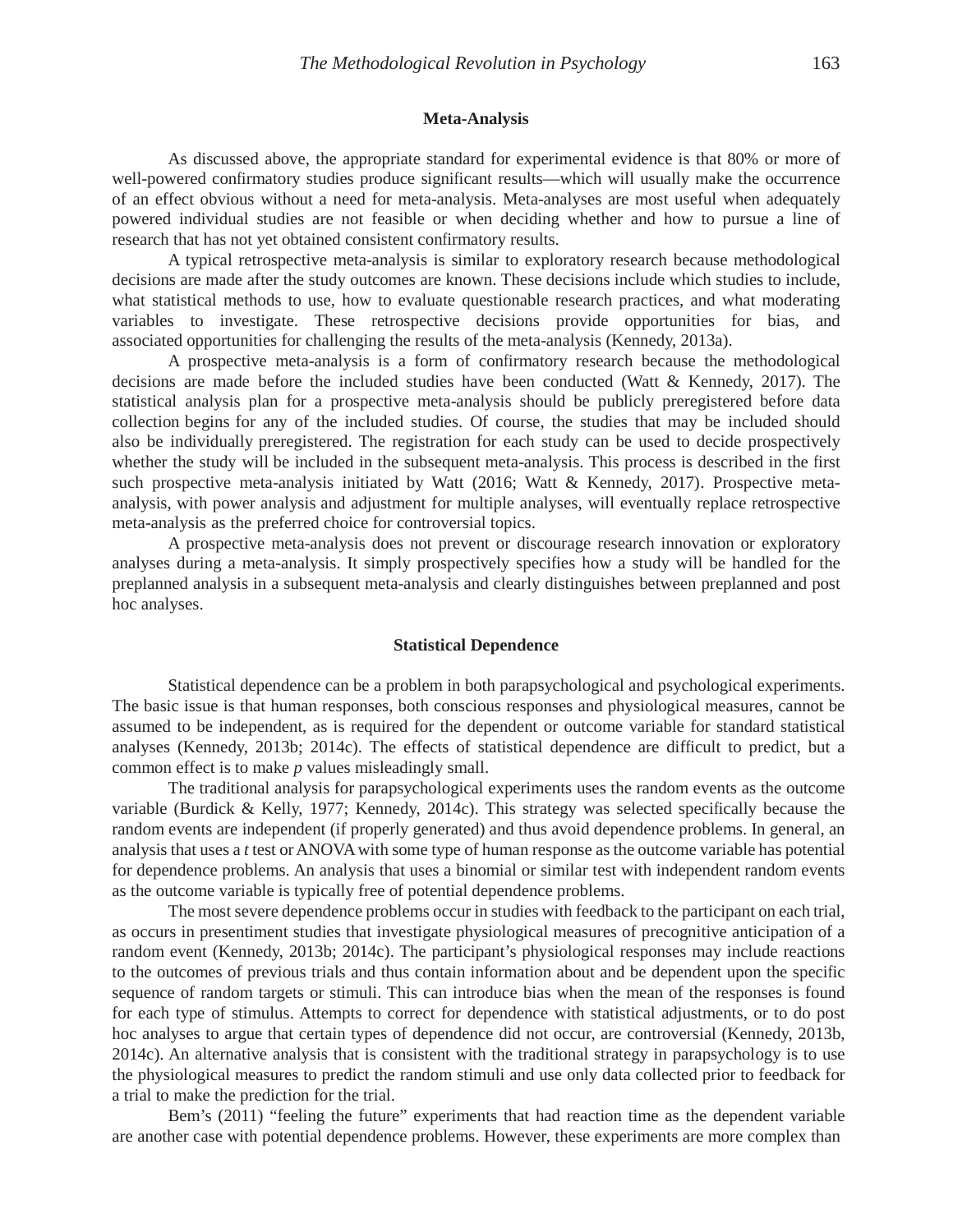the typical presentiment studies. Bem's studies involve random retroactive priming as well as random selection of stimuli, and also randomly intermixed forward (non-psi) priming trials. It is more difficult to imagine how bias from sequential dependencies could enter into the analyses of these data. However, it is also difficult to make a compelling argument that dependence problems cannot occur given the feedback on each trial.

Studies of remote influences on other persons (Schmidt, 2015) also have human responses as the outcome variable and thus have potential for dependence problems. However, these studies do not have feedback to the participant who makes the responses, which greatly reduces the potential for bias. These studies typically use the session as the unit of analysis rather than the epoch or trial, which further reduces the potential for dependence problems. Although I currently do not see potential dependence problems with these studies, the analyses are not as theoretically clean as analyses that use the random events as the outcome variable.

An alternative design and analysis for studies of remote influence has a session divided into sequential trials that each consist of two epochs. One of the epochs for each trial is randomly selected as the influence epoch and the other epoch is a control. The analysis is based on determining which of the two epochs for a trial has a response that is most consistent with the expected influence. That epoch is predicted to be the randomly selected influence epoch for the trial. A simple binomial analysis of the number of correctly predicted influence epochs would provide a theoretically clean analysis with no potential for dependence problems.

Experiments that have potential dependence problems place a cautious or skeptical scientist in the position of choosing between either psi or dependence problems as the most likely explanation for the results. Psi is unlikely to be the preferred choice. It is a safe prediction that skeptical psychologists will eventually interpret such psi studies as evidence for subtle dependence problems that need to be addressed. Parapsychological studies with the traditional analysis of random events as the outcome variable are much more difficult for scientists to dismiss.

#### **Conclusions**

The validity of all aspects of research methodology needs to be evaluated and documented for confirmatory research. This includes the validity of software and statistical methods as well as the validity of measurement instruments. Hypothesis tests that evaluate specific predictions about the experimental outcome provide the strongest evidence that researchers understand and control an effect. Quantitative evaluation of expected rates of inferential errors for the predicted effect sizes that the study is intended to detect is a fundamental component of statistical validity for both classical and Bayesian hypothesis tests. Procedures that prevent experimenter fraud are also an important component of valid research methodology, as is appropriate handling of incomplete data.

The methodological topics discussed here have not yet been widely recognized or addressed by psychological researchers. If parapsychological researchers adhere to the methodological practices of psychological researchers, they can expect that eventually skeptical psychologists will consider these methodological issues as more likely explanations for experimental results than psi. When confronted with this choice, the standards for research will be revised accordingly. In effect, this will repeat the cycle that has just occurred with the wide recognition that preregistered confirmatory research is needed. This inefficient process of methodological evolution can be easily avoided if psychological and parapsychological researchers proactively implement good research methodology.

#### **References**

- Akers, C. (1984). Methodological criticisms of parapsychology. In S. Krippner & M. L. Carlson (Eds.), *Advances in parapsychological research 4* (pp. 112–164). Jefferson, NC: McFarland.
- Bem, D. J. (2011). Feeling the future: Experimental evidence for anomalous retroactive influences on cognition and affect. *Journal of Personality and Social Psychology*, *100*, 407–425.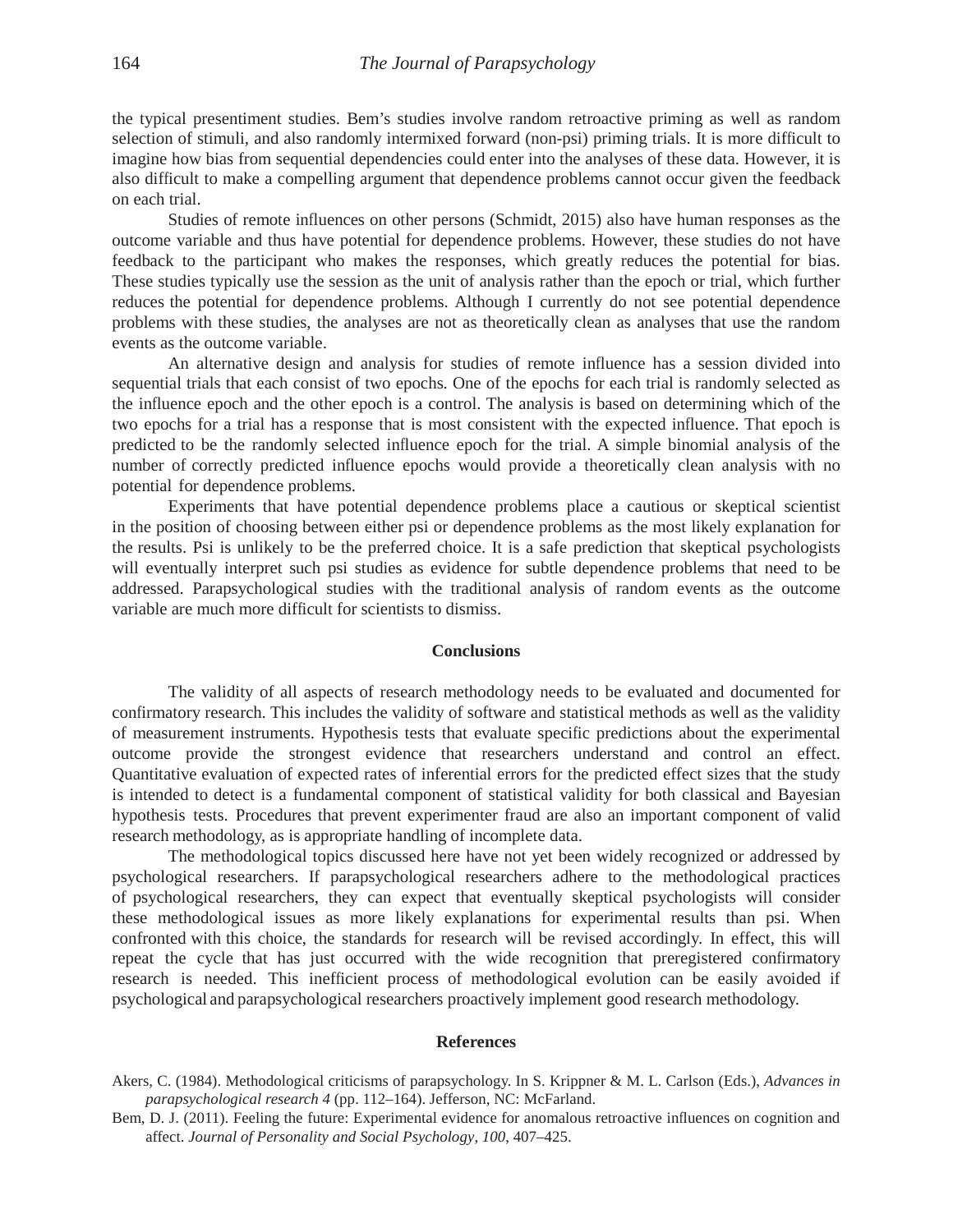- Burdick, D. S., & Kelly, E. F. (1977). Statistical methods in parapsychological research. In B. B. Wolman (Ed.), *Handbook of parapsychology* (pp. 81–130). New York, NY: Van Nostrand Reinhold.
- Cardeña, E., Palmer, J. & Marcusson-Clavertz, D. (2015). *Parapsychology: A Handbook for the 21st Century,* Jefferson, NC: McFarland.
- Cohen, J. (1990). Things I have learned (so far). *American Psychologist, 45*, 1304–1312.
- Cumming, G. (2014). The new statistics: Why and how. *Psychological Science*, *25*, 7–29. Retrieved from <http://dx.doi.org/10.1177/0956797613504966>
- Dalton, K., Delanoy, D., Morris, R. L., Radin, D. I., Taylor, R., & Wiseman, R. (1996). Security measures in an automated ganzfeld system. *Journal of Parapsychology*, *60*, 129–147.
- Faul, F., Erdfelder, E., Lang, A.-G., & Buchner, A. (2014). G\*Power. [Software]. Retrieved from <http://www.gpower.hhu.de/>
- Gupta, S. K. (2011). Intention-to-treat concept: A review. *Perspectives in Clinical Research*, *2*, 109–112. Doi: <https://dx.doi.org/10.4103/2229-3485.83221>
- Kennedy, J. E. (2013a). Can parapsychology move beyond the controversies of retrospective meta-analyses? *Journal of Parapsychology*, *77*, 21–35. Retrieved from<http://jeksite.org/psi/jp13a.pdf>
- Kennedy, J. E.(2013b). Methodology for confirmatory experiments on physiological measures of precognitive anticipation. *Journal of Parapsychology*, *77*, 237–248. Retrieved from <http://jeksite.org/psi/jp13b.pdf>
- Kennedy, J. E. (2014a). Bayesian and classical hypothesis testing: Practical differences for a controversial area of research. *Journal of Parapsychology*, *78*, 170–182. Retrieved from<http://jeksite.org/psi/jp14.pdf>
- Kennedy, J. E. (2014b). Experimenter misconduct in parapsychology: Analysis manipulation and fraud. Retrieved fro[m http://jeksite.org/psi/misconduct.pdf](http://jeksite.org/psi/misconduct.pdf)
- Kennedy, J. E. (2014c) [Letter] *Journal of Parapsychology*, *78,* 273–274. Retrieved from <http://jeksite.org/psi/jp14let.pdf>
- Kennedy, J. E. (2015). Beware of inferential errors and low power with Bayesian analyses: Power analysis is needed for confirmatory research. *Journal of Parapsychology*, *79,* 53–64. Retrieved from<http://jeksite.org/psi/jp15.pdf>
- Kennedy, J. E. (2016a). Counterintuitive results for statistical tests with high power. Retrieved from [http://jeksite.org/psi/high\\_power\\_p\\_value.pdf](http://jeksite.org/psi/high_power_p_value.pdf)
- Kennedy, J. E. (2016b). Critique of Cumming's "new statistics" for psychological research: Aperspective from outside psychology. Retrieved from http://jeksite.org/psi/critique\_new\_stat.pdf
- Kennedy, J. E. (2016c). Experimenter fraud: What are appropriate methodological standards? Manuscript submitted for publication. Retrieved from [http://jeksite.org/psi/fraud\\_standards.pdf](http://jeksite.org/psi/fraud_standards.pdf)
- KPU Study Registry. (2012). Retrieved fro[m https://koestlerunit.wordpress.com/study-registry](https://koestlerunit.wordpress.com/study-registry)
- Kruschke, J. K. (2015). *Doing Bayesian data analysis: A tutorial with R, JAGS, and Stan* (2nd ed.). Burlington, MA: Academic Press.
- Lakens, D. (2016). The statistical conclusions in Gilbert et al. (2016) are completely invalid. The 20% Statistician Blog. Retrieved from<http://daniellakens.blogspot.co.uk/2016/03/the-statistical-conclusions-in-gilbert.html>
- Morey, R. D., Rouder, J. N., Verhagen, J., & Wagenmakers, E-J. (2014). Why hypothesis tests are essential for psychological science: A comment on Cumming (2014). *Psychological Science*, *25*, 1289–1290.
- Open Science Collaboration. (2015). Estimating the reproducibility of psychological science. *Science*, *349*, aac4716 DOI: 10.1126/science.aac4716. Retrieved from [http://datacolada.org/wp-content/uploads/2016/03/5341-Nosek](http://datacolada.org/wp-content/uploads/2016/03/5341-Nosek-et-al-Science-2015-Estimating-the-reproducibility-of-psychological-science.pdf)[et-al-Science-2015-Estimating-the-reproducibility-of-psychological-science.pdf](http://datacolada.org/wp-content/uploads/2016/03/5341-Nosek-et-al-Science-2015-Estimating-the-reproducibility-of-psychological-science.pdf)
- Rhine, J. B. (1974). Security versus deception in parapsychology. *Journal of Parapsychology*, *38*, 99–121.
- Rhine, J. B. (1975). Second report on a case of experimenter fraud. *Journal of Parapsychology*, *39*, 306–325.
- Savalei, V., & Dunn, E. (2015). Is the call to abandon *p-*values the red herring of the replicability crisis? *Frontiers in Psychology*, *6*, 245. Retrieved from<http://dx.doi.org/10.3389/fpsyg.2015.00245>
- Schmidt, S. (2015). Experimental research on distant intention phenomena. In E. Cardeña, J. Palmer, & D. Marcusson-Clavertz (Eds.), *Parapsychology: A Handbook for the 21st Century*. Jefferson, NC: McFarland.
- Simonsohn, U. (2015a). Small telescopes: Detectability and the evaluation of replication results. *Psychological Science*, *26*, 559–569. Retrieved from [http://datacolada.org/wp-content/uploads/2016/03/26-Pscyh-Science-](http://datacolada.org/wp-content/uploads/2016/03/26-Pscyh-Science-Small-Telescopes-Evaluating-replication-results.pdf)[Small-Telescopes-Evaluating-replication-results.pdf](http://datacolada.org/wp-content/uploads/2016/03/26-Pscyh-Science-Small-Telescopes-Evaluating-replication-results.pdf)
- Simonsohn, U. (2015b). The default Bayesian test is prejudiced against small effects. Data Colada Blog. Retrieved fro[m http://datacolada.org/35](http://datacolada.org/35)
- Simonsohn, U. (2016). Evaluating replications:  $40\%$  full  $\neq 60\%$  empty. Data Colada Blog. Retrieved from <http://datacolada.org/47>
- Stroebe, W., Postmes, T., & Spears, R. (2012). Scientific misconduct and the myth of self-correction in science.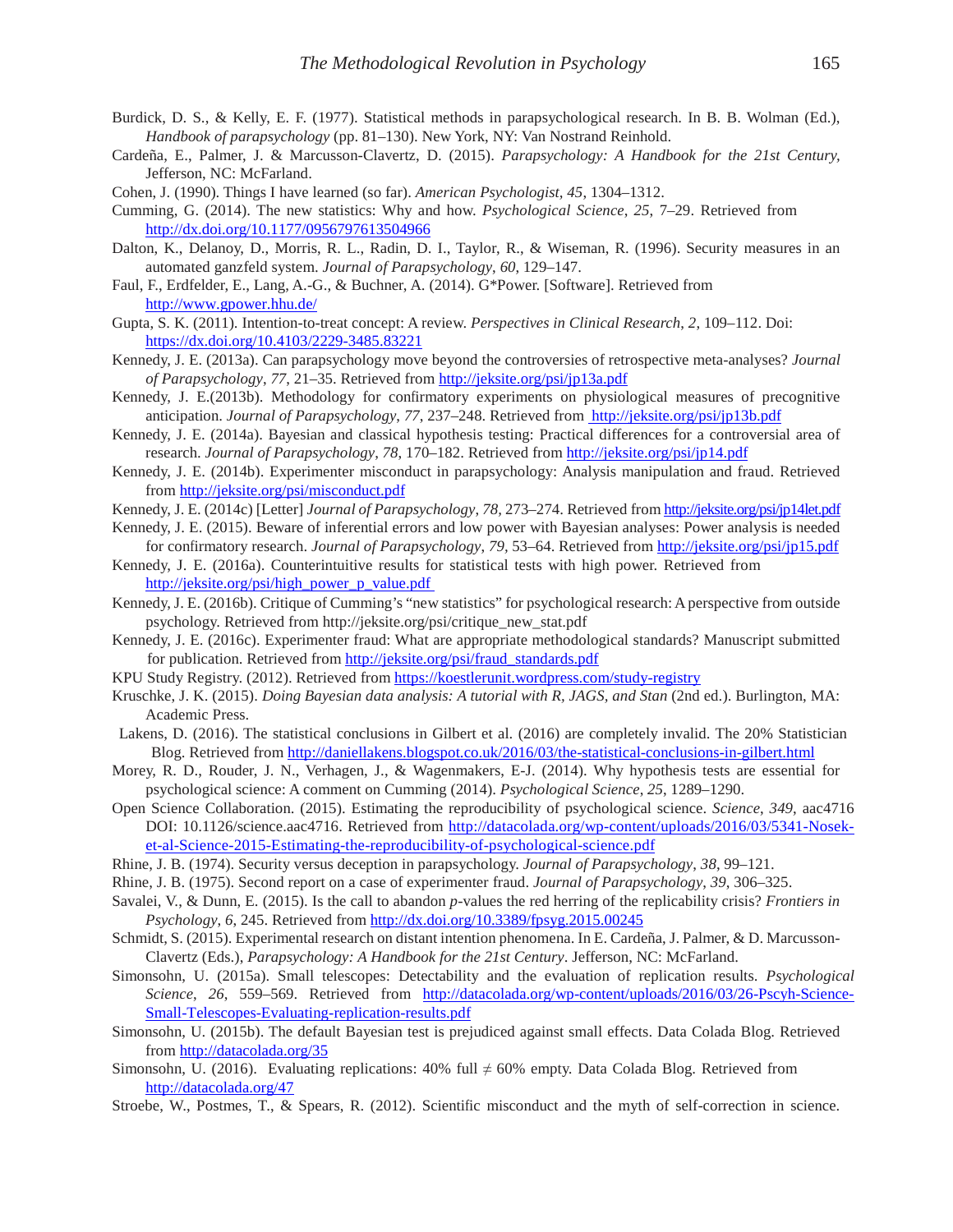*Perspectives on Psychological Science*, *7*, 670–688. Retrieved from <http://pps.sagepub.com/content/7/6/670.full.pdf+html>

- U.S. Food and Drug Administration, (1998). *Guidance for industry E9 statistical principles for clinical trials*. Retrieved from
	- <http://www.fda.gov/downloads/drugs/guidancecomplianceregulatoryinformation/guidances/ucm073137.pdf>
- U.S. Food and Drug Administration, (2002). *General principles of software validation; Final guidance for industry and FDA staff*. Retrieved from [http://www.fda.gov/downloads/MedicalDevices/DeviceRegulationandGuidance/GuidanceDocuments/ucm085371.p](http://www.fda.gov/downloads/MedicalDevices/DeviceRegulationandGuidance/GuidanceDocuments/ucm085371.pdf) [df](http://www.fda.gov/downloads/MedicalDevices/DeviceRegulationandGuidance/GuidanceDocuments/ucm085371.pdf)
- U.S. Food and Drug Administration, (2003). *Guidance for industry Part 11, electronic records; electronic signatures — scope and application*. Retrieved from

<http://www.fda.gov/downloads/RegulatoryInformation/Guidances/ucm125125.pdf>

U.S. Food and Drug Administration (2010). *Guidance on the use of Bayesian statistics in medical device clinical trials*. Retrieved from

[http://www.fda.gov/downloads/MedicalDevices/DeviceRegulationandGuidance/GuidanceDocuments/ucm071121](http://www.fda.gov/downloads/MedicalDevices/DeviceRegulationandGuidance/GuidanceDocuments/ucm071121.pdf) [.pdf](http://www.fda.gov/downloads/MedicalDevices/DeviceRegulationandGuidance/GuidanceDocuments/ucm071121.pdf)

- Wagenmakers, E-J. (2015). A perfect storm: The record of a revolution. *The Inquisitive Mind*, Issue 25. Retrieved from <http://www.in-mind.org/article/a-perfect-storm-the-record-of-a-revolution>
- Watt, C. (2016). A prospective meta-analysis of pre-registered ganzfeld ESP studies. Retrieved from [http://www.koestler-parapsychology.psy.ed.ac.uk/Documents/KPU\\_Registry\\_1024.pdf](http://www.koestler-parapsychology.psy.ed.ac.uk/Documents/KPU_Registry_1024.pdf)
- Watt, C., & Brady, C. (2002). Experimenter effects and the remote facilitation of attention focusing: Two studies and the discovery of an artifact. *Journal of Parapsychology*, *66*, 49–71.
- Watt, C., & Kennedy, J. E. (2015). Lessons from the first two years of operating a study registry. *Frontiers in Psychology*, *7*, 173. Retrieved from<http://dx.doi.org/10.3389/fpsyg.2015.00173>
- Watt, C., & Kennedy, J. E. (2017). Options for prospective meta-analysis and introduction of registration-based prospective meta-analysis. *Frontiers in Psychology, 7*, 2030. Retrieved from <http://journal.frontiersin.org/article/10.3389/fpsyg.2016.02030/full>

*Broomfield, CO, USA jek@jeksite.org*

## **Appendix**

Steps that may be useful in developing an end user validation plan for software used for collecting data are listed below. These steps are intended to give an idea of the possibilities and to stimulate thinking rather than to provide a fixed formula that is applicable in all situations.

**Step 1.** The validating experimenter or end user will initially familiarize himself or herself with the experimental software by acting as a participant for a few sessions.

**Step 2.** If the inputs to the program are from a keyboard or mouse, a keyboard and mouse recording program (such as JitBit Macro Recorder) will be set to capture keyboard and mouse events before the experimental software is run. (Some of these recording programs do not have the needed accuracy for the timing of inputs and playback—this should be tested.) If the experiment involves randomly selected displays, a video recording or video capture of the screen display (such as Replay Video Capture) will be used to capture the display. If timing is critical for the experiment, a video recording will often be preferable to software that captures the screen display (which utilizes significant computer resources and may interfere with the experimental program). If the software has settings that identify experimental runs versus control runs, the validation tests will be done with the settings for experimental runs.

A typical experimental session will be conducted by the validating experimenter. The data in the output file for the sessions will be verified by comparing it to the values captured by the keyboard, mouse, and display recordings. If a large amount of data is generated, it may not be feasible to check each data value. In these cases, it is important to verify the data for the first few trials and the last few trials in the experiment, and at the beginning and end of any runs or other subdivisions of the session. In addition, the data for randomly selected trials at other times can also be verified. If timing is important, video editing software can be used to examine individual frames and verify the timing. Also, the keyboard and mouse recording will include time between events, which may be useful information.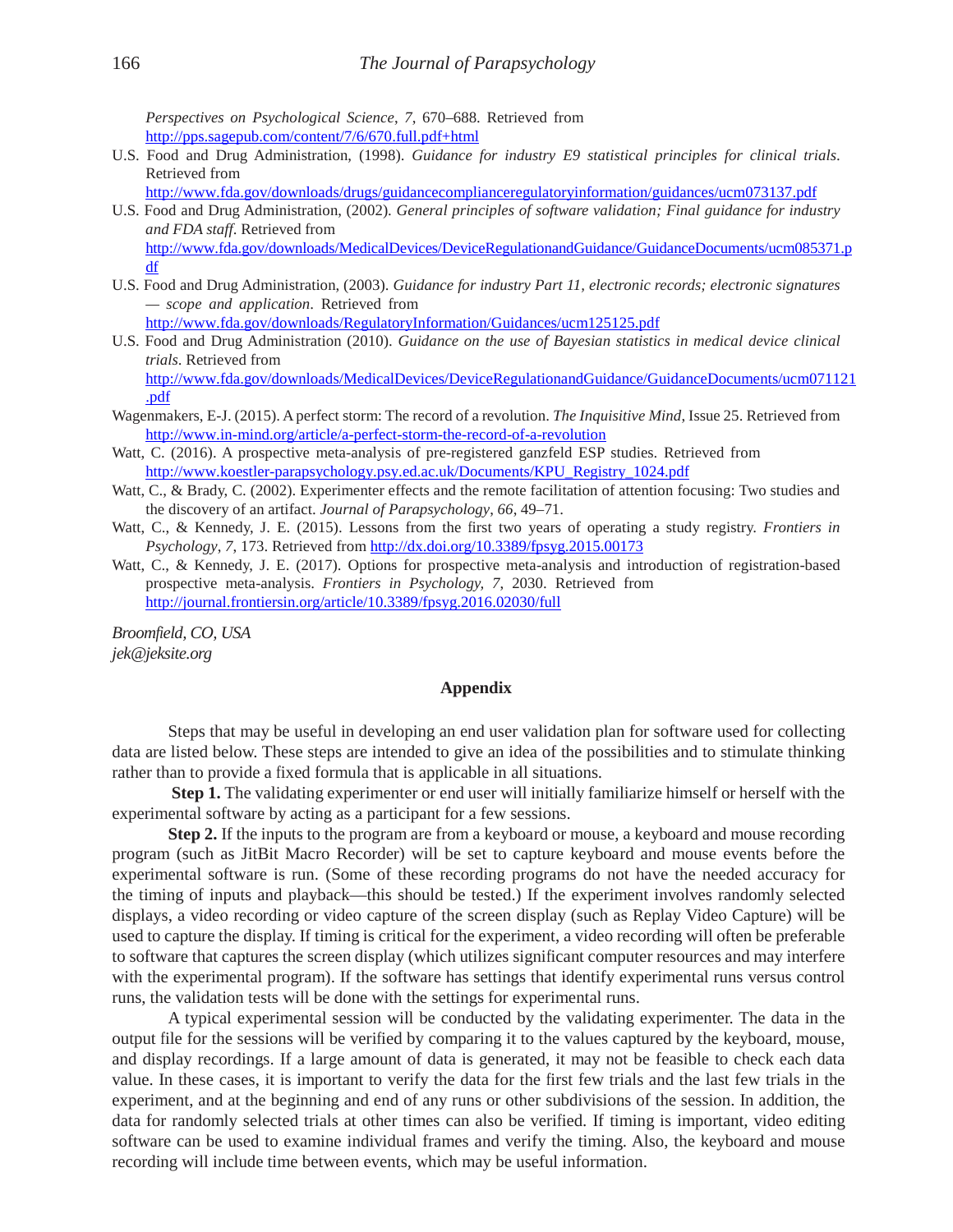**Step 3.** If random processes are involved, as in a typical parapsychology experiment, the responses recorded for a typical session will be played back as input to the experimental software. This repetition of the session will be done at least 20 times to verify that the output appears to be random. The optimal practice when feasible would be to simulate the number of sessions in the planned experiment. If suspicious results occur, the sessions will be repeated until confidence is developed that the software either is appropriately random or is biased. The potential for interactions between the responses and random process can be evaluated by generating two sessions with extremes for the responses—such as one session with fast and/ or biased responses and another session with slow and/or different biases. These sessions would be played back with the experimental software at least 20 times each (many more times if feasible) to verify random results. Unfortunately, if there is feedback for each trial and potential for biases from reactions to the feedback, the sessions testing for bias must be entered by a person.

**Step 4.** The validating experimenter will conduct a session that includes efforts to break the software. This includes a variety of unexpected responses, such as extremely rapid and premature responses, and slow and non-responses. Other tests include hitting extraneous keys, switching the Insert/Overwrite setting, switching the Caps Lock setting, holding down a key to make the input repeat, and exploring various other unexpected inputs. Any unexpected behavior of the software will be noted and the data output will be compared with the recordings of the keyboard and mouse events, and with the video of the display if relevant.

**Step 5.** In addition to these initial validation steps, testing can be done based on the results obtained during the experiment. For the sessions with the most extreme effects in the actual experiment, the responses and timing for the responses can be played back with the experimental software at least 20 times (more if feasible) to verify that the results are generally random. The optimal strategy would be to use an independent program to capture and play back the keystrokes and mouse events for all experimental sessions. However, if necessary the scripts for the playback could be developed from the data collected for the experiment.

#### **Abstracts in Other Languages**

#### *German*

#### IST DIE METHODOLOGISCHE REVOLUTION IN DER PSYCHOLOGIE VORUEBER ODER BEGINNT SIE GERADE ERST?

ZUSAMMENFASSUNG: Signifikante Ergebnisse parapsychologischer Experimente, die unter Verwendung üblicher psychologischer Forschungsmethoden erzielt wurden, haben Psychologen dazu veranlasst, einige weitverbreitete methodologische Mängel und die Notwendigkeit vorher registrierter konfirmatorischer Forschung von zufriedenstellender Teststärke anzuerkennen. Psychologische Forscher sehen jedoch noch nicht weitere allgemein verbreitete methodologische Mängel ein, von denen man erwarten kann, dass sie zum Anlass der Wiederholung dieses Zyklus' werden. Vor die Wahl gestellt, sich zwischen Psi und unentdeckt gebliebenen methodologischen Mängeln entscheiden zu müssen, werden Psychologen die Notwendigkeit methodologischer Verbesserungen vorziehen. Dazu zählen folgende übersehenen methodologischen Faktoren: (a) fehlerhaftes Vorgehen bei der Studienregistrierung, (b) Verzerrungen aufgrund von Abbrechern und unvollständigen Daten, (c) die Notwendigkeit einer Software-Überprüfung, (d) Maßnahmen zur Verhinderung von Experimentatorbetrug, (e) angemessene statistische Methoden zur konfirmatorischen Forschung, (f) das Versäumnis, mittels Bayesscher Analysen auf fehlerhafte Schlußfolgerungen zu achten, (g) die Mängel einer retrospektiven Metaanalyse und die Vorteile einer prospektiven Metanalyse und (h) Probleme aufgrund der statistischen Abhängigkeit der Ergebnisvariablen bei statistischen Analysen. Psychologische und parapsychologische Forscher können diesen ineffizienten Prozess einer methodologischen Evolution unter Berücksichtigung von Kontroversen über parapsychologische Ergebnisse leicht vermeiden. Forschungspraktiken, die diese methodologischen Mängel berücksichtigen, stehen zur Verfügung, und ihre Nützlichkeit für psychologische und parapsychologische Forschung wird sich am Ende erweisen. Die empfohlenen Praktiken zur Vermeidung dieser methodologischen Mängel werden beschrieben.